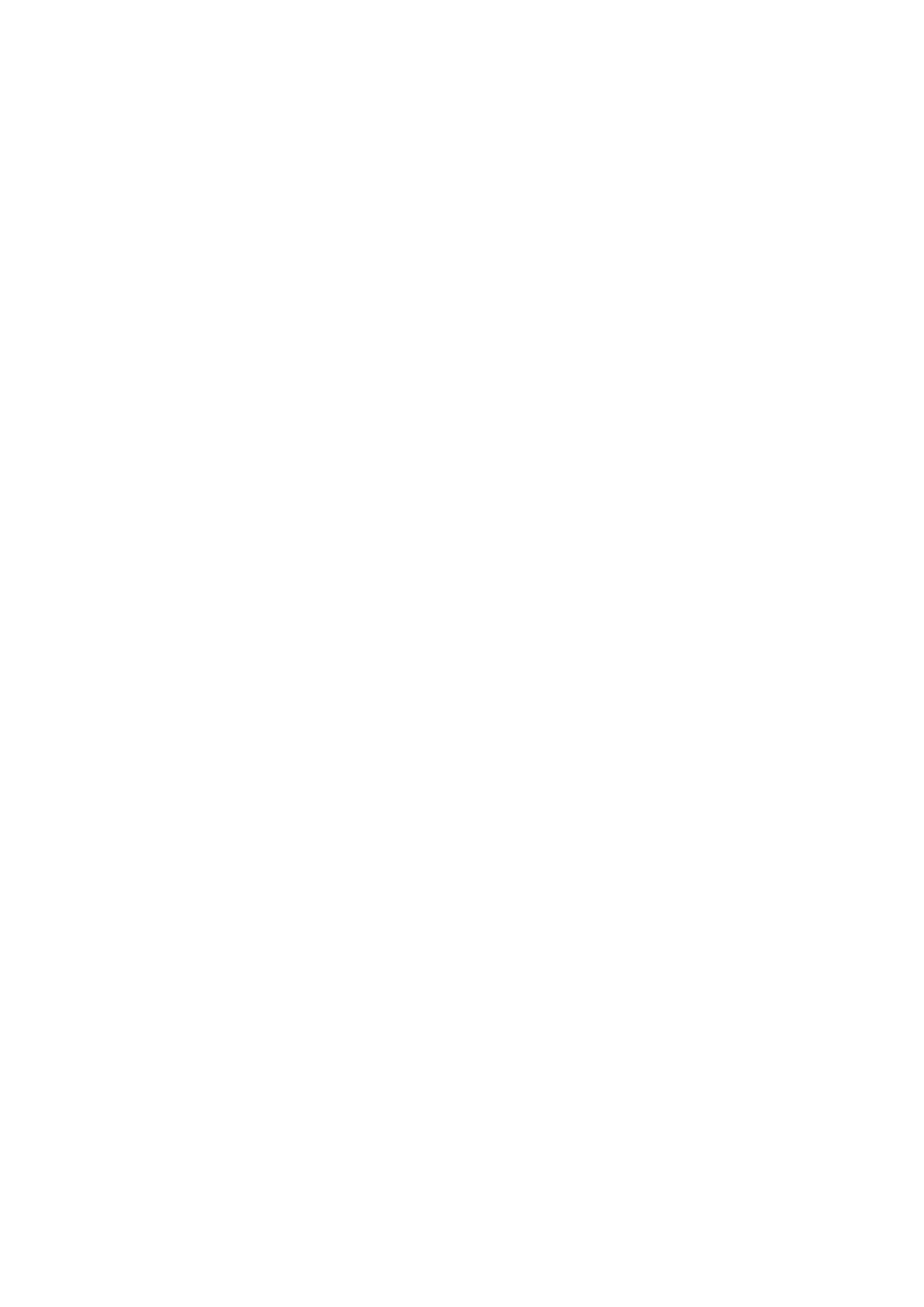Lisboa, 2022

Report on Cash Issuance | 2021 **•** Banco de Portugal Rua do Comércio 148, 1100-050 Lisboa | 1100-150 Lisboa **•** [www.bportugal.pt](http://www.bportugal.pt) **•** Edition Issue and Treasury Department **•** Design Communication and Museum Department | Design Unit **•** ISSN 2184-0024 (online)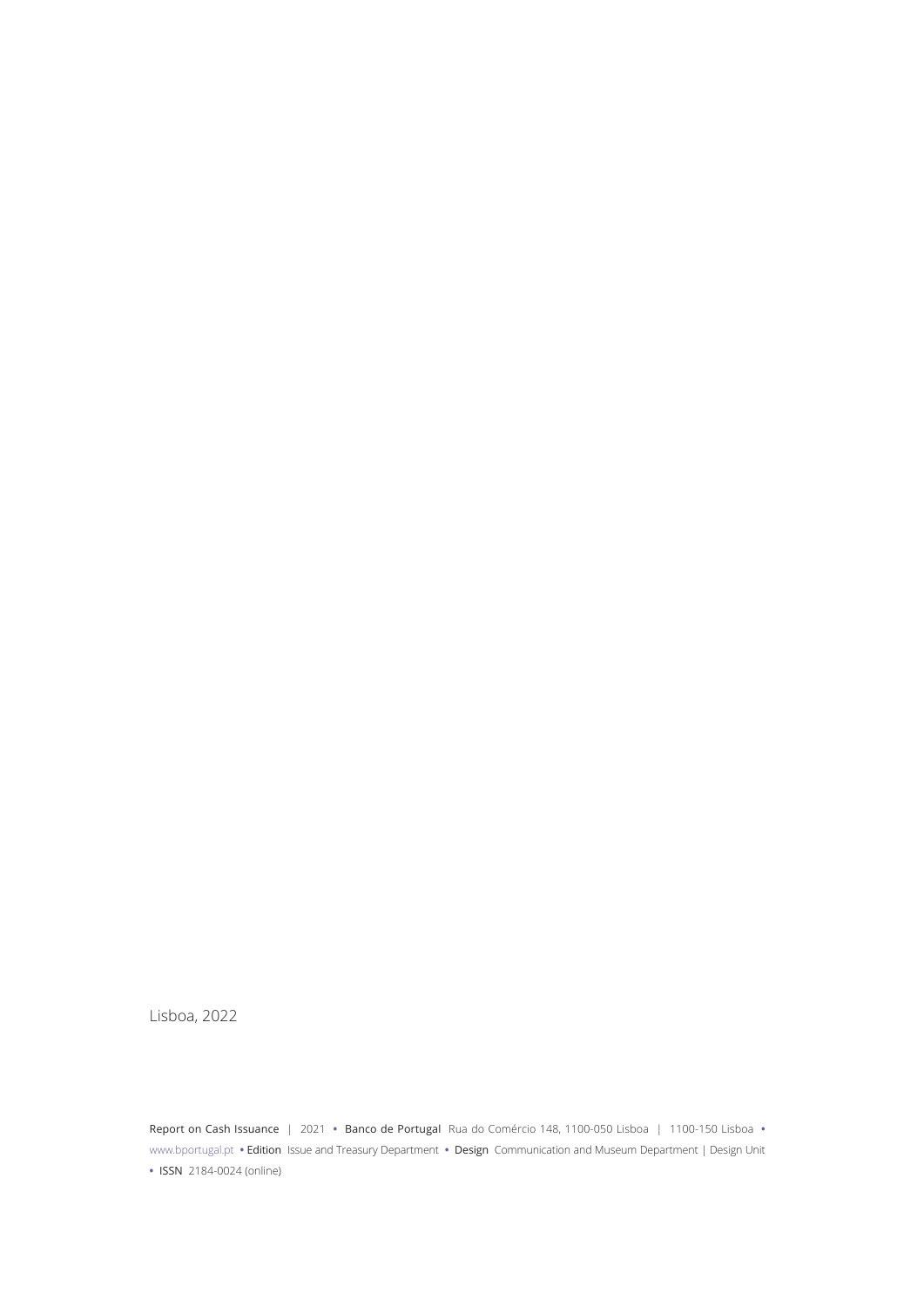### Executive summary

The Report on Cash Issuance describes the activities carried out by the Banco de Portugal and presents the most relevant indicators for 2021 on:

- **•** Banknote production (Part I, Chapter 1);
- **•** Introduction of cash into circulation (Part I, Chapter 2);
- **•** Monitoring of the authenticity and fitness of cash (Part I, Chapter 3);
- **•** Other cash issuance-related activities, such as the withdrawal from circulation of escudo banknotes, the Bank's cash services, the analysis of cash-related complaints, and training and communication initiatives (Part II).

In addition, this Report specifies the most important European and national regulations published in 2021 in this field (Part III).

In 2021 the core cash issuance functions operated smoothly and with minimum disruption. Close cooperation between the Banco de Portugal and its main institutional partners made it possible to ensure the supply of cash to the Portuguese banking system and the timely satisfaction of demand for cash, the production of euro banknotes allocated to it and compliance with the delivery schedule established with the other euro area central banks, as well as the maintenance of the quality of cash in circulation.

In 2020 the Eurosystem committed to ensuring that all euro area citizens and firms continue to have access to cash and that the latter remains a generally accepted, sustainable and innovative means of payment (Box 1). In this context, preparatory work to redesign the euro banknotes started in 2021. The theme for the future banknotes will be chosen after gathering the opinion of the European citizens and is due to be announced in 2024. Experts from all euro area countries are involved in the Theme Advisory Group set up for this purpose.

Like the other euro area national central banks, every year the Banco de Portugal is responsible for a share of the Eurosystem's overall banknote production, awarded to Valora S. A., the printing works fully owned by the Bank. In order to maximise the capacity utilisation and minimise the price paid to purchase euro banknotes, the Bank extended until 2026 its agreement concluded in 2018 with the Belgian and Austrian central banks, aimed at merging the euro banknote production quotas of the three central banks and dividing them equally between Valora and the Austrian printing works. In 2021 Valora delivered 289 million €5 banknotes and 28 million €20 banknotes to the Banco de Portugal.

In 2020, the first year of the health crisis, a contraction in consumption and changes in the payment behaviour of euro area consumers – partly due to fears as to the virus' risk of transmission through cash (Box 2) – led to a reduced use of cash in transactions and consequently to a decline in the value of banknote outflows from euro area central banks. However, the value of banknote inflows into central banks declined even further and, as such, the overall value of banknotes in circulation grew by 11%. Amid a crisis, these developments across Member States showed how important cash is as a store of value. In 2021 the number and value of euro banknotes in circulation grew by 6.5% and 7.7% respectively. For most denominations, the annual change in net issuance was similar to that seen before the crisis, in 2019. This means that the strong demand for €20 and €50 banknotes in 2020 did not recur; however, the circulation of €100 and €200 banknotes continued to grow markedly. At the end of the year, there were 28.2 billion euro banknotes in circulation, with a total value of €1,544 billion. 30% to 50% of this amount is estimated to circulate outside the euro area. The €50 banknote was still predominant, accounting for 44.3% of the total value of banknotes in circulation, close to the share corresponding to the €100, €200 and €500 banknotes as a whole.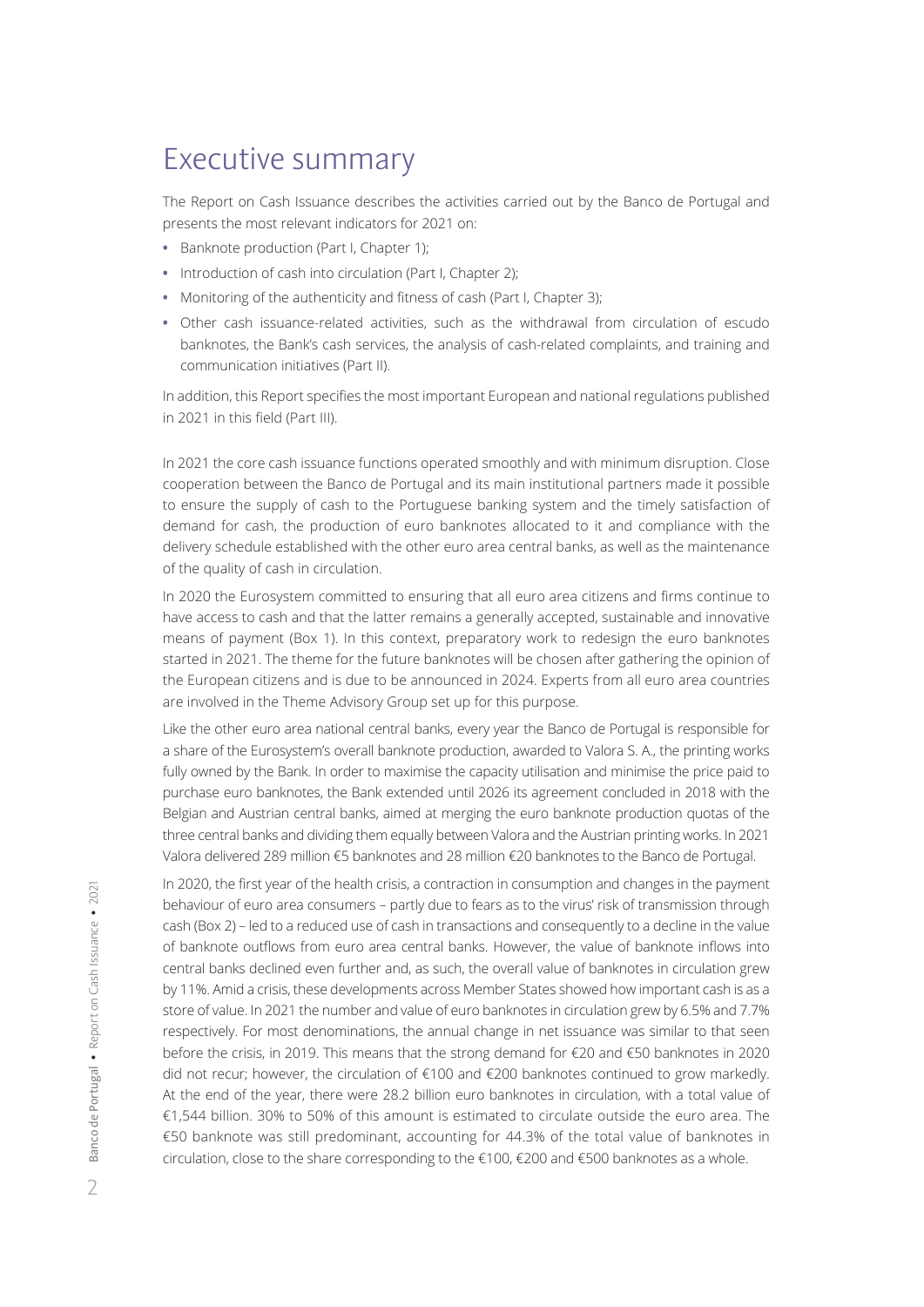Also in Portugal, the pandemic continued to have considerable effects on the supply of and demand for cash, with monetary flows between the Banco de Portugal and the banking system declining to new historical lows. Unlike in 2020, the drop in central bank banknote outflows (-6.7%) was sharper in 2021 than the decrease in banknote inflows (-2.3%). As such, although the growth trend that started in 2020 proceeded, the net value of banknotes issued increased by only 0.9%, to -€19,174 million. Typically, more banknotes enter rather than exit the Banco de Portugal, as a result of an excess of higher-value banknotes flowing into the country through tourism. The suspension or restriction of activity in this sector and the increased number of banknotes held as a store of value may explain the reversal in this trend. Out of the three most commonly used denominations in Portugal – €5, €10 and €20 – the €20 banknote continued to account for the highest share in total net issuance for the three denominations (65%).

The pandemic situation did not have such a marked effect on euro coins as it had on banknotes. Although coins are widely used in payments, particularly lower-value payments, they are not regarded as a store of value. In 2021 the increase in net issuance of coins waned; at the end of the year, this indicator amounted to €31.2 billion and reached €702 million in Portugal, which corresponds to 3% growth compared to 2020, mainly driven by the  $\epsilon$ 2 coin. Over the past decade, net issuance of this denomination has tended to decline, due to the entry into the country of a high number of coins issued by other Member States, together with a greater preference for other denominations. This led the Banco de Portugal to begin destocking €2 coin built-up inventories in 2017. If sustained further, the recovery that started in 2020 may warrant minting this denomination once again in the coming years.

In 2021 the Bank checked the authenticity and fitness of 448 million banknotes and 64 million coins using fully automated processing machines. Manually, the Banco de Portugal assessed 39,557 euro banknotes and 1,339 escudo banknotes that were badly damaged or mutilated, as well as 281 thousand euro banknotes neutralised by anti-theft devices. 59 tonnes of banknotes were destroyed and incinerated for energy recovery (Box 3). Among the most widely used denominations, the €5 banknote was the least salvaged.

Credit institutions and cash-in-transit companies (CITs) processed six times more banknotes and 26 times more coins than the Banco de Portugal. Compliance with the rules laid out for this activity was assessed in 148 inspections carried out by the Banco de Portugal throughout the country.

The number of seized counterfeit euro banknotes decreased to its lowest level since 2003. In Portugal, 10,836 counterfeit euro banknotes were withdrawn from circulation, mostly €10 and €20, and 1,513 counterfeit euro coins, mainly €2, corresponding to a negligible share of the number of genuine banknotes and coins in circulation. However, given that a counterfeit banknote cannot be exchanged for a genuine one, even if it has been received inadvertently, it is important that the public knows how to distinguish between genuine banknotes and illegal reproductions (Box 4).

As regards cash, the Banco de Portugal organised training courses for 1,305 participants and trained 13,043 professional cash handlers through e-learning.

In November, a campaign was launched on the withdrawal of the last series of escudo banknotes still within the exchange period. In the course of the year, the Banco de Portugal exchanged 34,480 escudo banknotes. However, as at 31 December, the public still held 11.4 million escudo banknotes, worth €94.8 million.

Despite continued restrictions on access to in-person services, there were 102 thousand visits to the Bank's cash offices. The Bank conducted a survey on the quality of the services provided at its customer service desks (Box 5). Results showed a high degree of satisfaction among the public.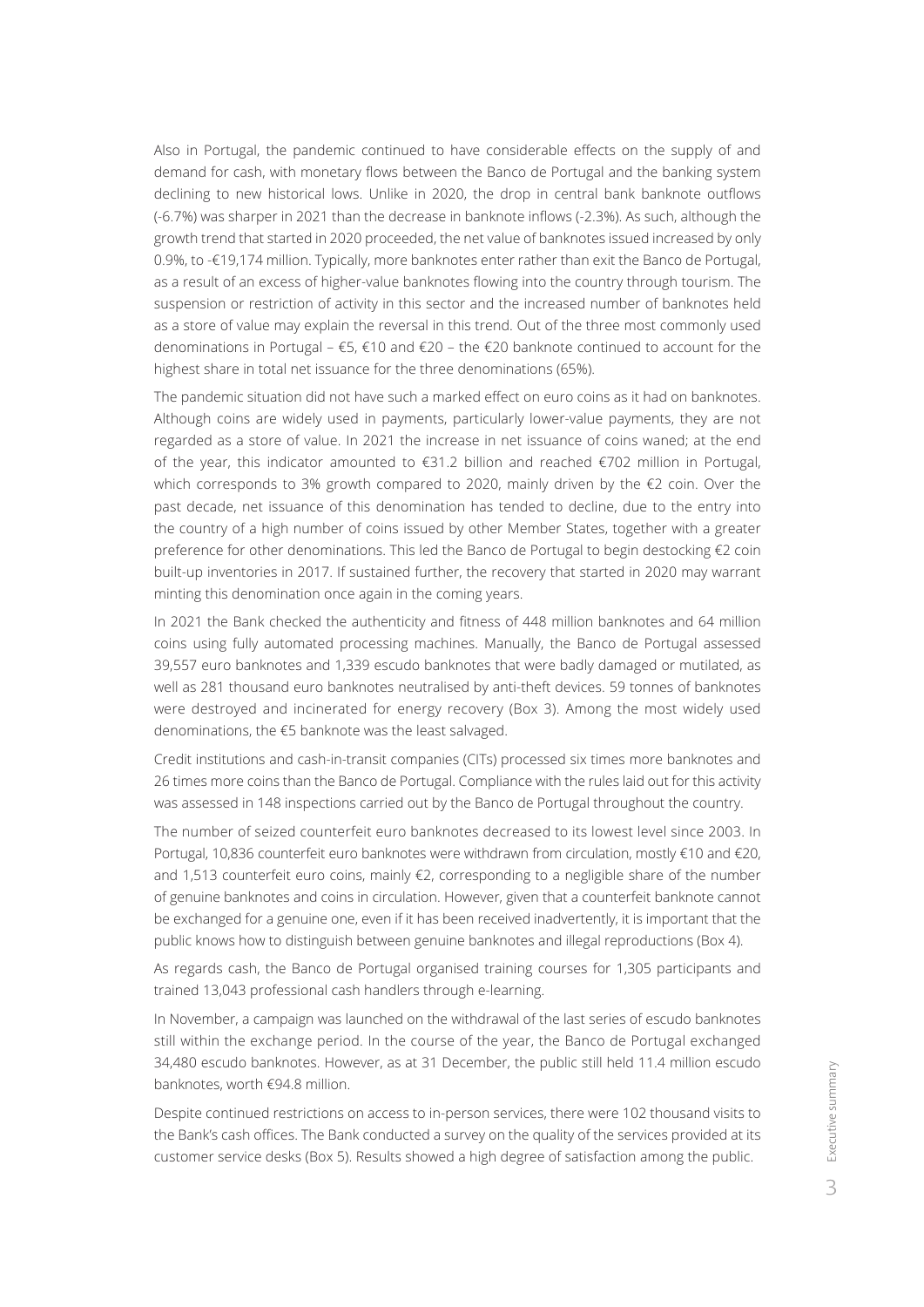### Cash issuance in figures **2021**

#### **Euro banknotes produced in Portugal**







**operated smoothly during the pandemic crisis.**



#### **Euro banknote inflows/outflows into/from the Banco de Portugal**

#### **In value**



**€20 banknotes met the highest demand and, in turn, were returned the most to the Banco de Portugal in terms of both number and value.** 

**centres at Carregado, Porto, Faro, Funchal and Ponta Delgada.** COINS  $\epsilon$ €54 €35

million outflows

**€0,01 €0,02 €1**

 $E$ 

**€0,50 €1**



**Demand was highest for 1 and 2 cent coins, in number, and €1 coins, in value.** 

**The supply to the banking system proceeded smoothly through the Bank's cash** 

> million inflows

**The most deposited coins with the Bank were the 50 cent (in number) and €1 (in value).**



**Banknote and coin sorting continued to experience**